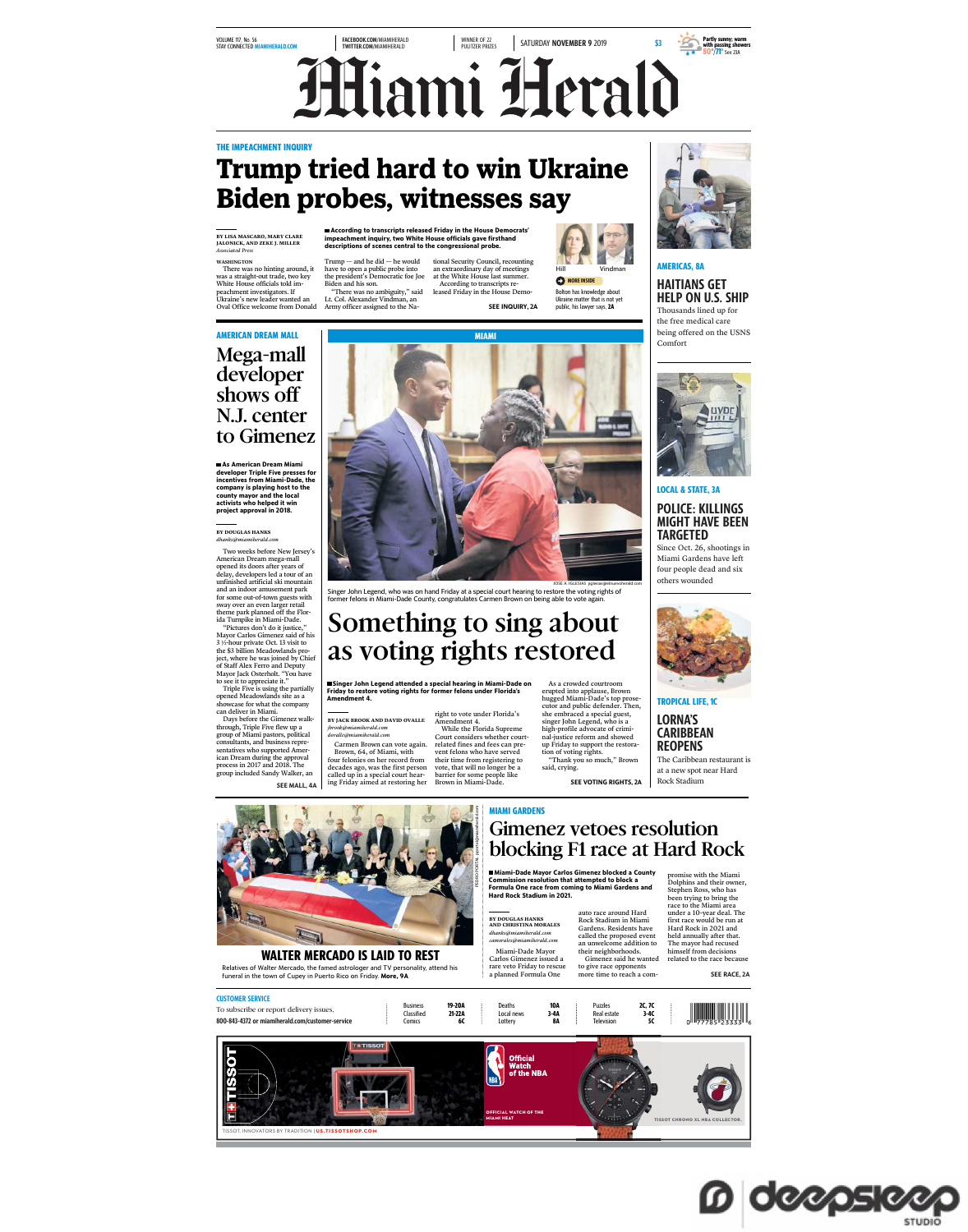





## **RESTAURANTS** LORNA'S CARIBBEAN *reopened in Miami Gardens*

#### **BY CARLOS FRÍAS** *cfrias@miamiherald.com*

A lot has changed recently about Lorna's Caribbean restaurant, a neighborhood favorite that's been popular with Miami Gardens locals — and local celebs — for more than a decade.<br>It's got a new location

It's got a new location<br>in the space and the main ender the space and the space of the space<br>in the space and space of space of space and the space of the space of<br>space and space of the space of space and space of the sp



Lorna Westmoreland and son Matari Bodie, owners of the Lorna's Caribbean and American Grill.

American favorites. "The authentic flavor from the country is the best. And I want to make sure the country flavor is in the food," said Westmoreland, who was born just outside of Kingston, but honed her<br>kitchen skills in the<br>Bahamas.<br>If Westmoreland is<br>the secret behind the<br>food, her son Matari<br>Bodie is the secret be-

hind the restaurant's success. Bodie, 44, born in the Bahamas but raised in northwest Miami, turned a negative into a positive when his family learned in 2016 that the landlord at their pre-vious spot on Northwest 27th Avenue was selling the building — and Lor-na's was out. He found a new loca-

tion with a new idea about what he wanted for the neighborhood in which he grew up: a Caribbean restaurant

that wasn't another tasty<br>takeaway spot, but an<br>upscale destination res-<br>taurant.<br>He chose the North-<br>west 27<sup>th</sup> Avenue corri-<br>dor where new shop-<br>dor where new shop-<br>ping, dining and stores

have remade a section





The Cockfight at Le Chick: mezcal, tequila, dry vermouth, jalapeno, agave nectar, lemon and house foam.

### **DRINKS**

### Wynwood space Le Chick opens outdoor cocktail bar Le Coqtail

#### **BY LESLEY ABRAVANEL**

Wynwood hot spot Le<br>Chick has opened a new outdoor bar with a name that's tongue and chic-<br>er, cheeky: Le CoqTail.<br>Spotring a retractable<br>of and comfy outdoor<br>and the poster and comfy outdoor be a rarity in the 'wood,<br>be a *Miami.com*

menu by master mixer Rebekah Stone. "Being in Miami – a city where cocktailing and<br>mentation are foremost priorities – we be-<br>cacame used to a lively bar<br>cacame used to a lively bar<br>scene on top of our dining<br>crowd at Le Chick. Wy<br>nowood has been very good<br>not to say and we saw an prices ranging from \$12 to \$18 per potion: 305 Key Lime Pie (vanilla vodka,

SEE COOTAIL, 8C



### SEE LORNA'S, 8C Risotto with Maine lobster at Navé

### **RESTAURANTS**

## Navé pasta and seafood restaurant opens in expanding Coconut Grove

**BY CARLOS FRÍAS** *cfrias@miamiherald.com*

One thought up a Gu-<br>carrelation and Carrier and propels still take bother a burger so good<br>more than a year after the<br>more than a year after the<br>restaurant closed.<br>Now the owner of<br>has teamed up with Proof<br>pizza's founder

Navé, Italian for ship,<br>is a new seafood-and<br>pasta-focused restaurant<br>in Cocout Grove that<br>opened Nov. 5. Chef Mi-<br>chele Beltran, who<br>opened the rext-door<br>opened the rext-door<br>partnered with the Justin<br>inspired restaurant

SEE NAVÉ, 8C

## **RESTAURANTS** Luxurious Hutong Chinese restaurant opens in Brickell

**BY CONNIE OGLE** *cogle@miamiherald.com*

Hutong Chinese restau-rant has been a hit in Hong Kong, London and New York. And now it's coming to design includes a 70-foot "Great Wall" in the new Miami restaurant, made of four high-definition montiors mounted on hand-<br>carved Chinese wood doors<br>and panels. The monitors<br>display a series of light<br>shows.<br>"We're delighted to in-<br>troduce Miami to Hutong's<br>reputation of authentic<br>Chinese fare and inventive,<br>chistorical d

Brickell — along with its own Great Wall. Named after the alleyways of China, Hutong uses historic Shanghai design elements to create a unique ambiance. This press release. "With loca-tions in Hong Kong, Lon-don and New York, Hutong Miami weaves in elements that truly encompass the<br>art-centric city while em-<br>bracing the high-quality,<br>well-excuted pan North-<br>ern Chinese menu<br>about the food, aren't you?<br>about the food, aren't you?<br>Hutong focuses on the food<br>of northern China, i